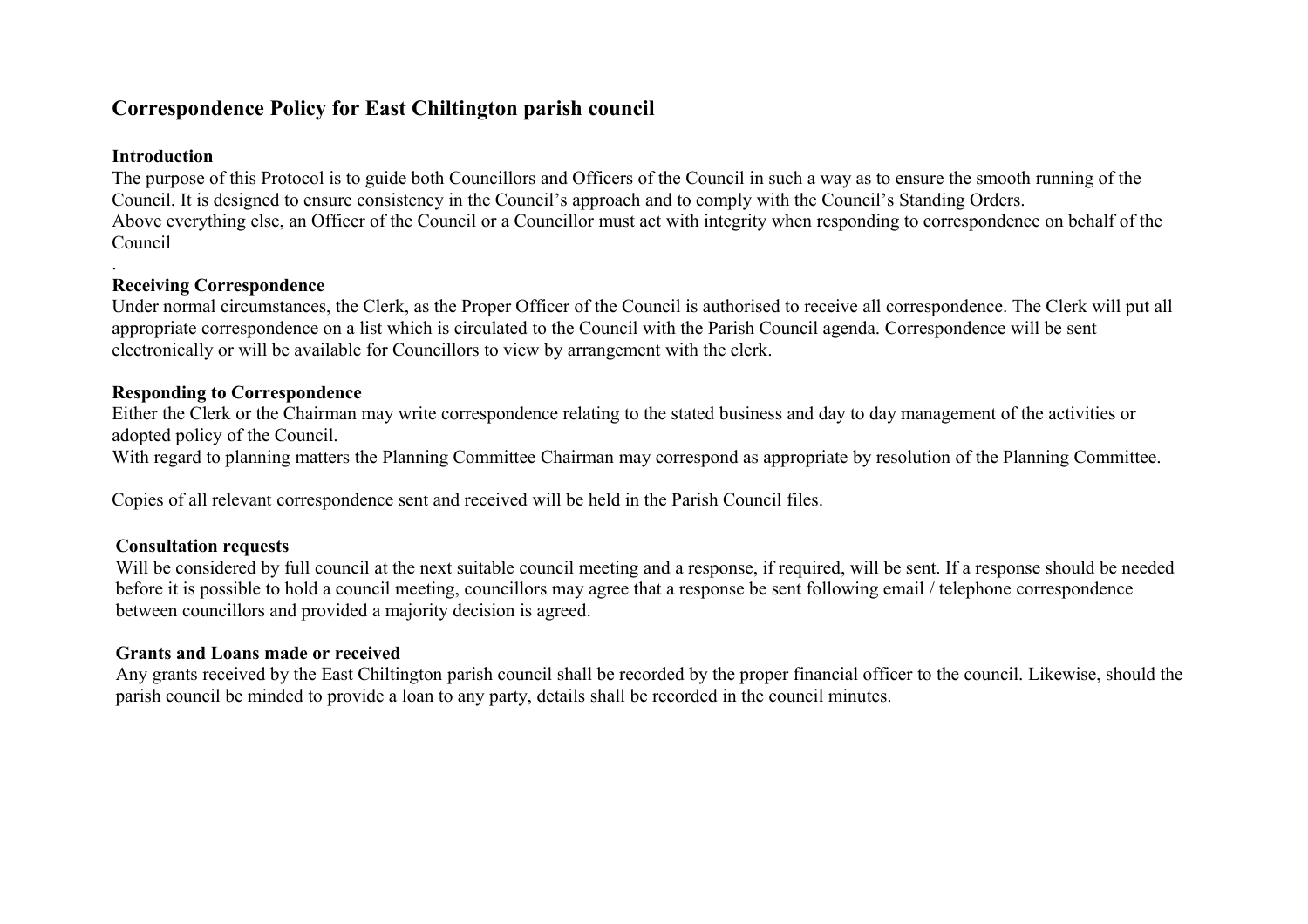# **MANAGEMENT OF RECORDS POLICY FOR EAST CHILTINGTON**

**Key** P: Preserve permanently R: Review D : Destroy

| Record                                                              | <b>Action</b>  | <b>Minimum Retention</b>  | Reason                |
|---------------------------------------------------------------------|----------------|---------------------------|-----------------------|
|                                                                     |                | <b>Period</b>             |                       |
| <b>Administration</b>                                               |                |                           |                       |
| Signed Minutes of Council meetings and Committee meetings           | $\overline{P}$ | Indefinite                | Archives              |
| Agendas                                                             | $\mathbf P$    | Indefinite                | Archives              |
| Current Standing Orders and Terms of Reference                      | $\mathbf R$    | Until superseded          | Current               |
| Current Councillors' declarations of Office & Register of interests | $\mathbb{R}$   | Until no longer in office | Current               |
| <b>Title Deeds</b>                                                  | $\mathbf P$    | Indefinite                | Audit                 |
| Property registers                                                  | $\mathbf P$    | Indefinite                | Audit                 |
| Maps, plans and surveys of property owned by the Council            | ${\bf P}$      | Indefinite                | Archives              |
| Correspondence and papers on important local issues                 | $\mathbf{P}$   | Indefinite                | Archives              |
| Contracts                                                           | $\mathbf P$    | Indefinite                | Audit                 |
| Quotations for tenders                                              | $\mathbb{R}$   | 12 years                  | <b>Limitation Act</b> |
| Unsuccessful tenders                                                | D              | 3 years                   |                       |
| Routine correspondence, papers and emails                           | D              | Retain as long as useful  |                       |
| Health and Safety Records/risk assessment                           | $\mathbf R$    | Indefinite                |                       |
| <b>Insurance Policies</b>                                           | $\mathbf{P}$   | Indefinite                | Archives              |
| <b>Finance</b>                                                      |                |                           |                       |
| Income and Expenditure records and bank statements                  | $\mathbf R$    | 7 Years                   | Archives              |
| Financial regulations                                               | $\overline{R}$ | Until superseded          | Current               |
| Internal and External Auditor reports                               | $\mathbf R$    | 7 Years                   | Archives              |
| <b>Record</b>                                                       | <b>Action</b>  | <b>Minimum Retention</b>  | Reason                |
|                                                                     |                | <b>Period</b>             |                       |
|                                                                     |                |                           |                       |
| Bank Paying in books and cheque book stubs                          | D              | 7 years                   | Audit,                |
| Paid Invoices                                                       | D              | 7 years                   | Audit                 |
| <b>VAT Records</b>                                                  | D              | 7 years                   | Audit                 |
| <b>Property</b>                                                     |                |                           |                       |